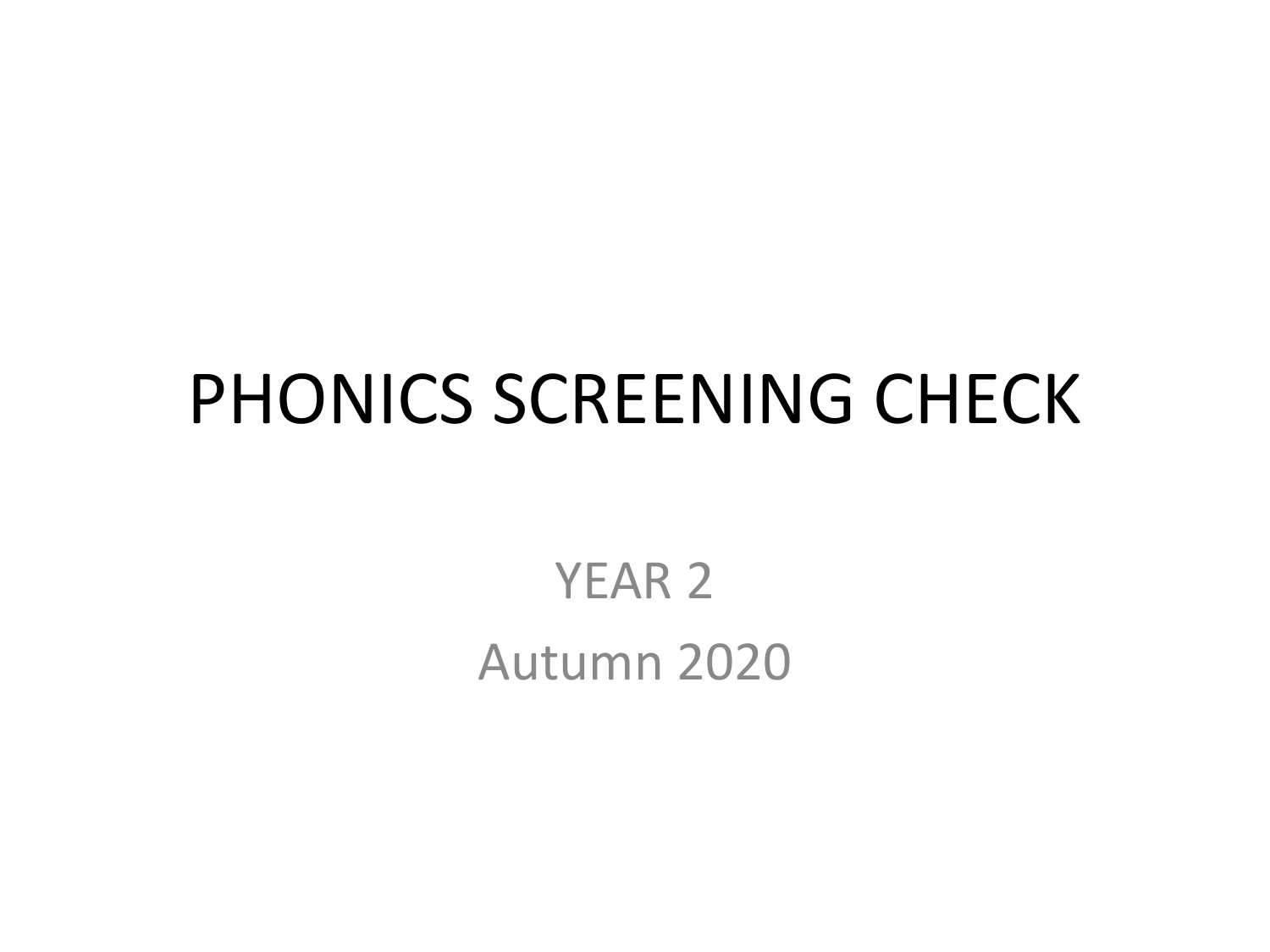## Statutory Guidance 2020

- Cancellation of the phonics screening check in June 2020 means incoming year 2 pupils did not take the check in year 1. In the 2020/21 academic year only, it is statutory for schools to administer a past version of the phonics screening check to year 2 pupils during the second half of the 2020 autumn term and return results to the LA.
- Year 2 pupils who meet the expected standard in phonics in the autumn check will not be required to complete any further statutory assessments in phonics.
- Year 2 pupils who do not meet the expected standard in the autumn check will be expected to take the statutory check in June 2021, alongside year 1 pupils.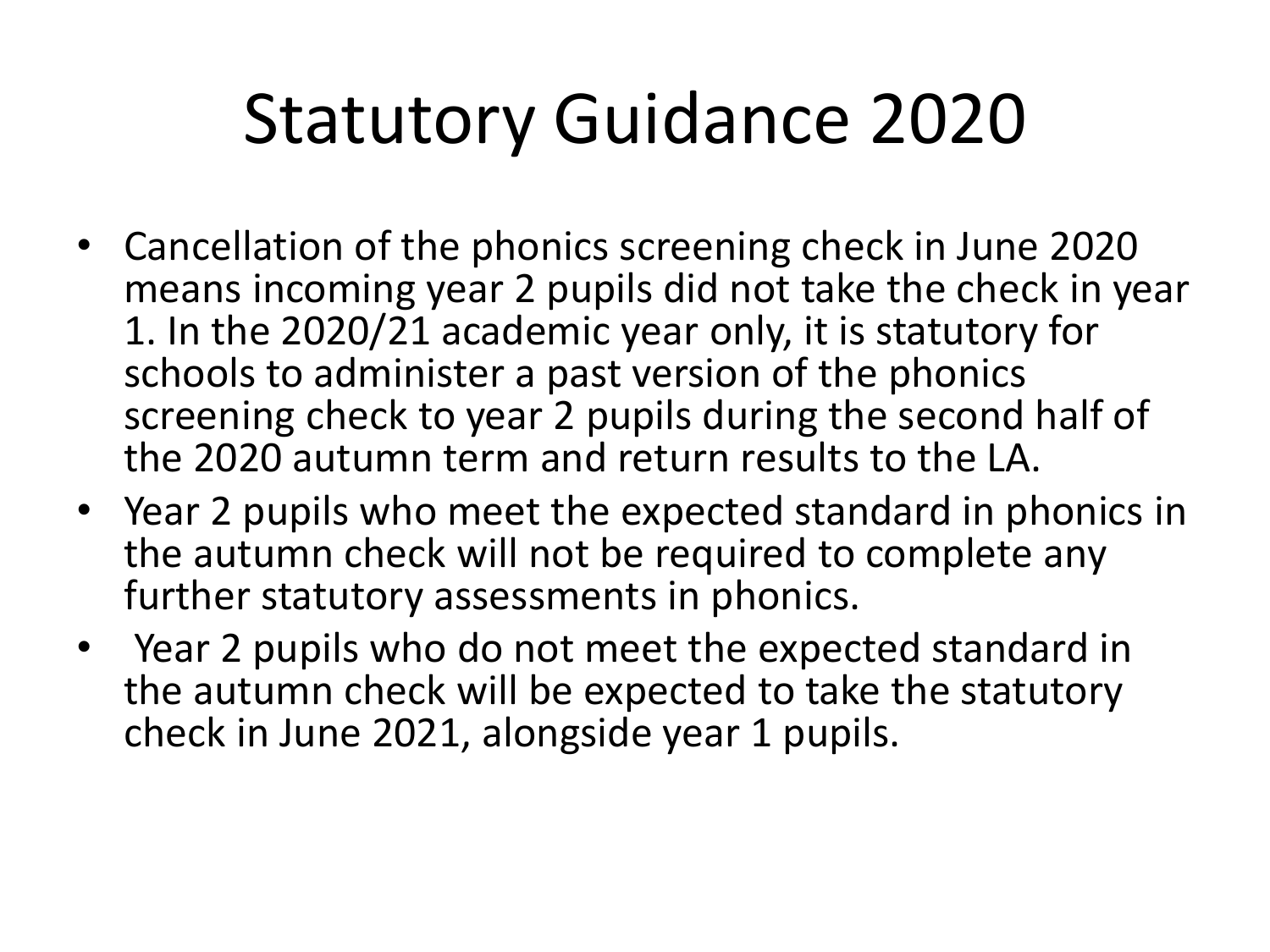## Phonics Screening Check

- There are 40 words for the children to read.
- Some of these words are real words.
- Some of these words are 'alien' words; they are depicted by an alien picture next to the word.
- In 2017, 2018 and 2019, the threshold mark was 32.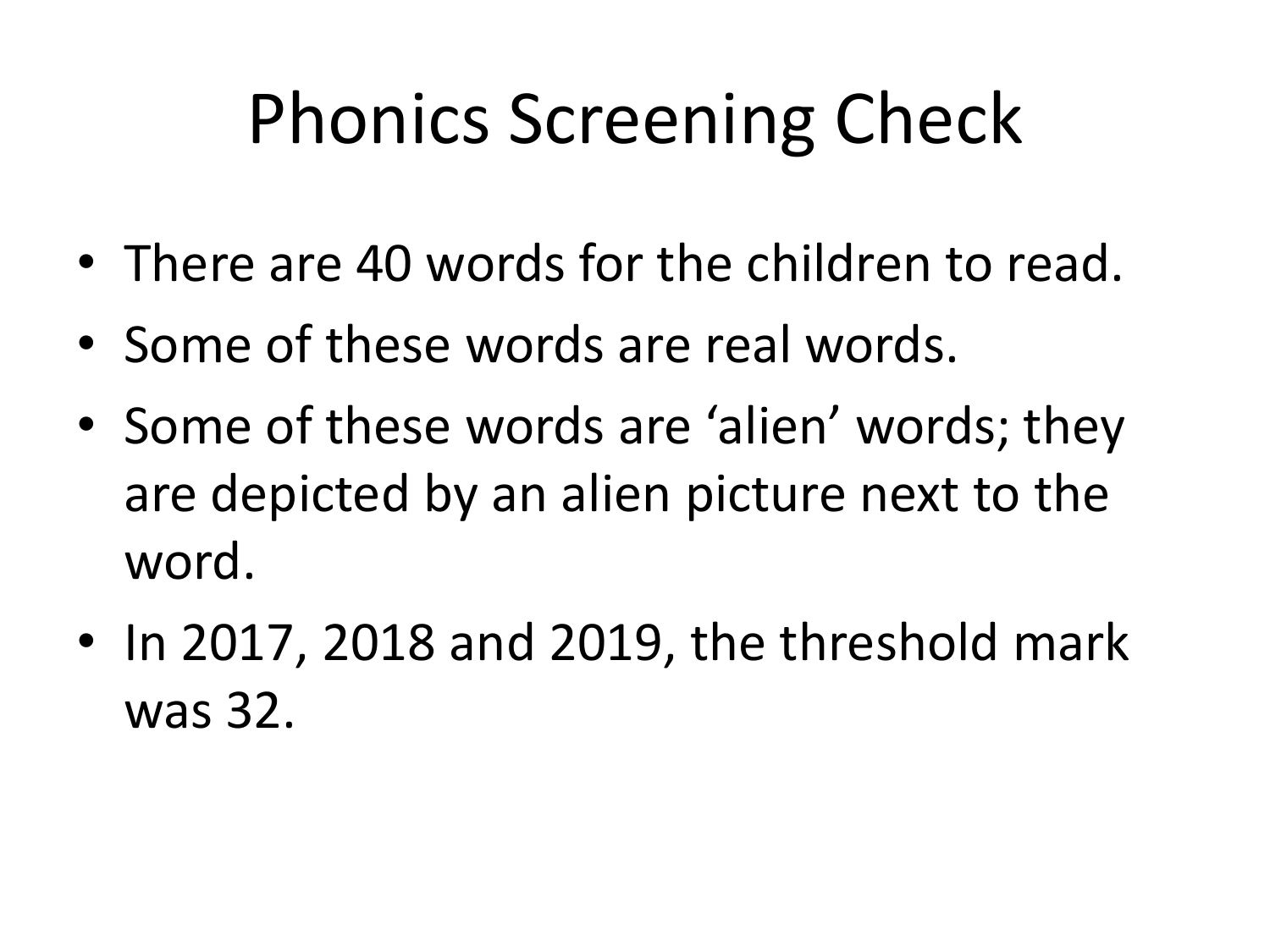## Phonics Screening Check Booklet

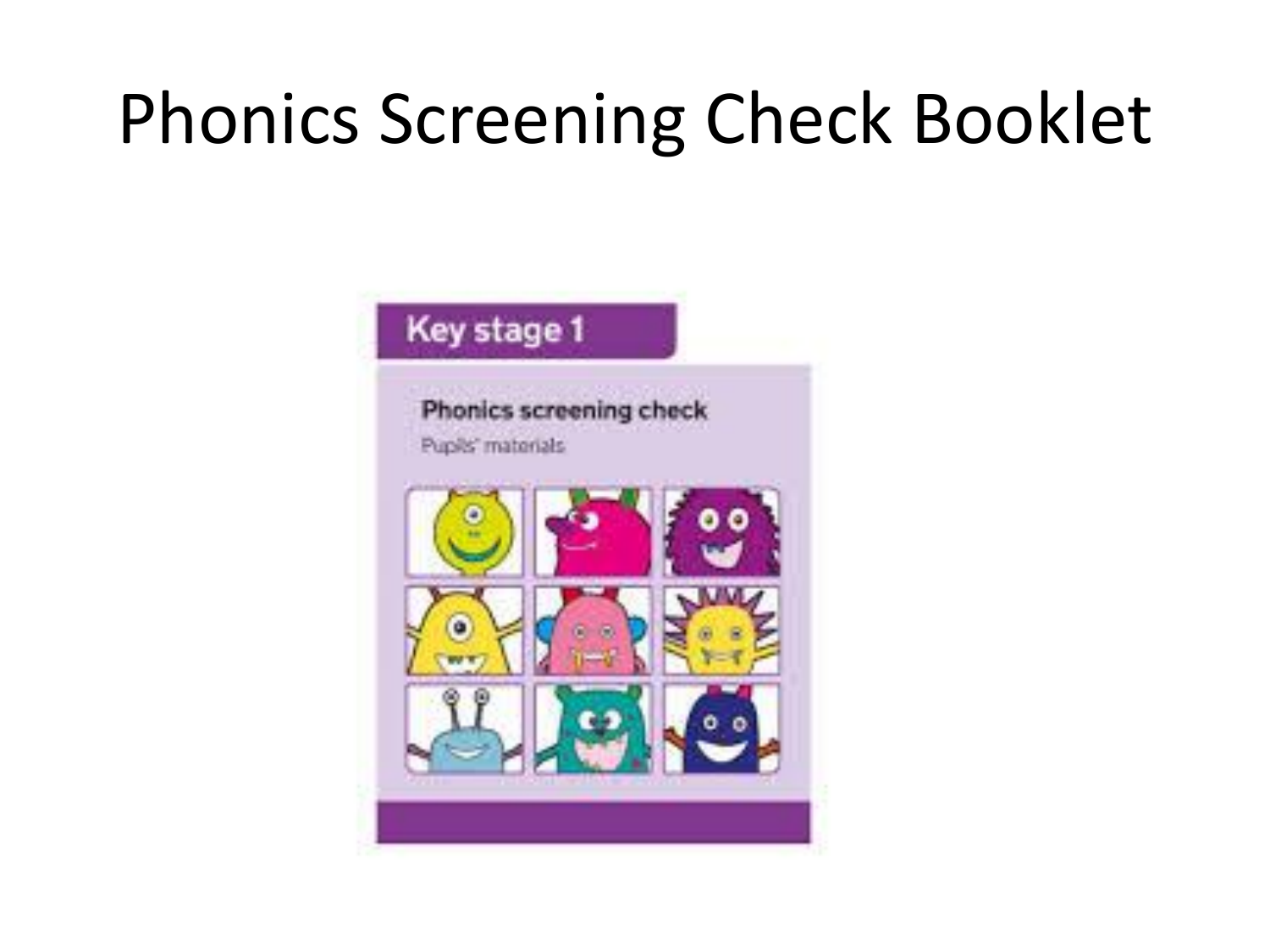#### Practice Pages

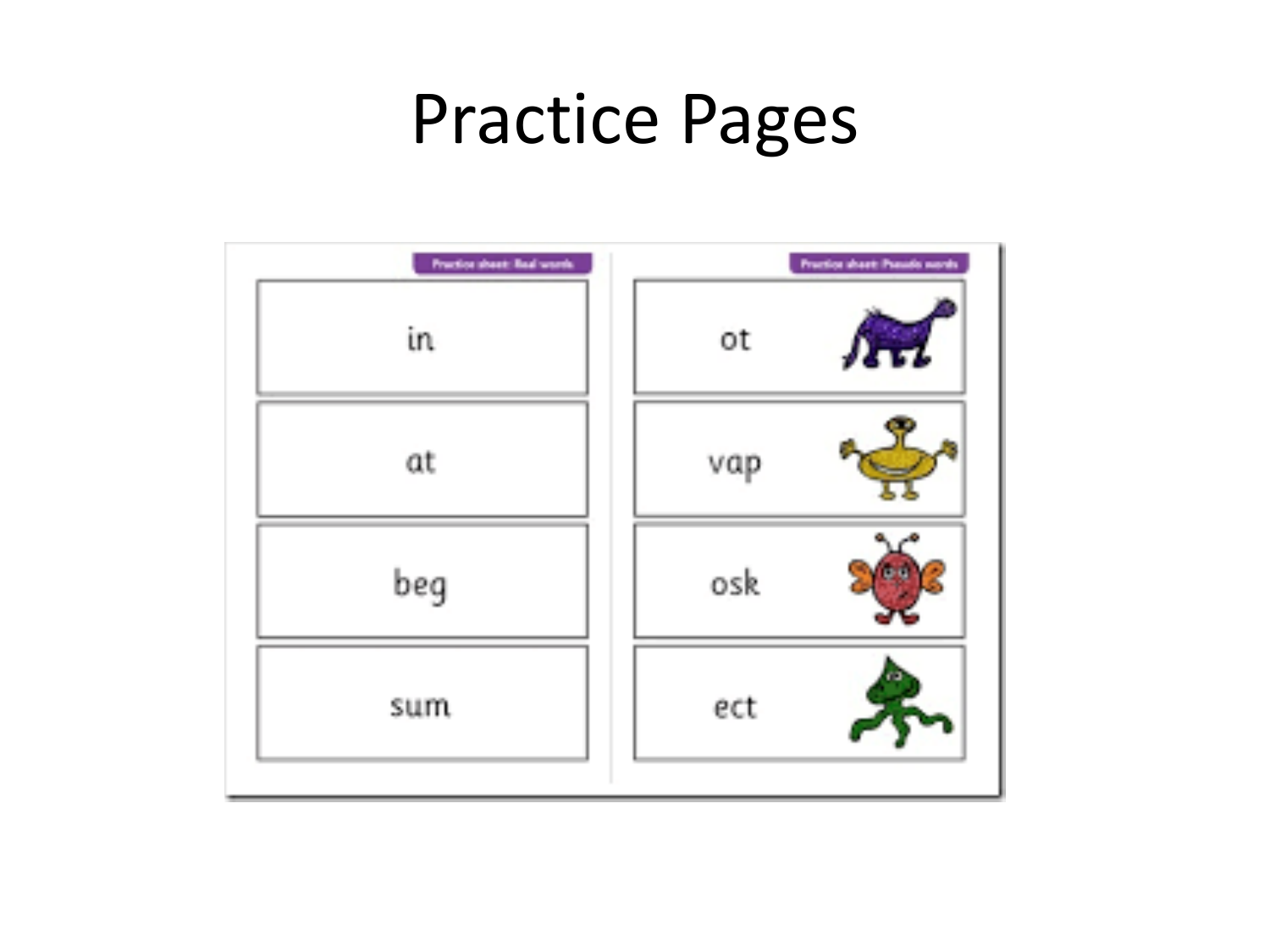#### 4 words on a page 4 real words or 4 alien words

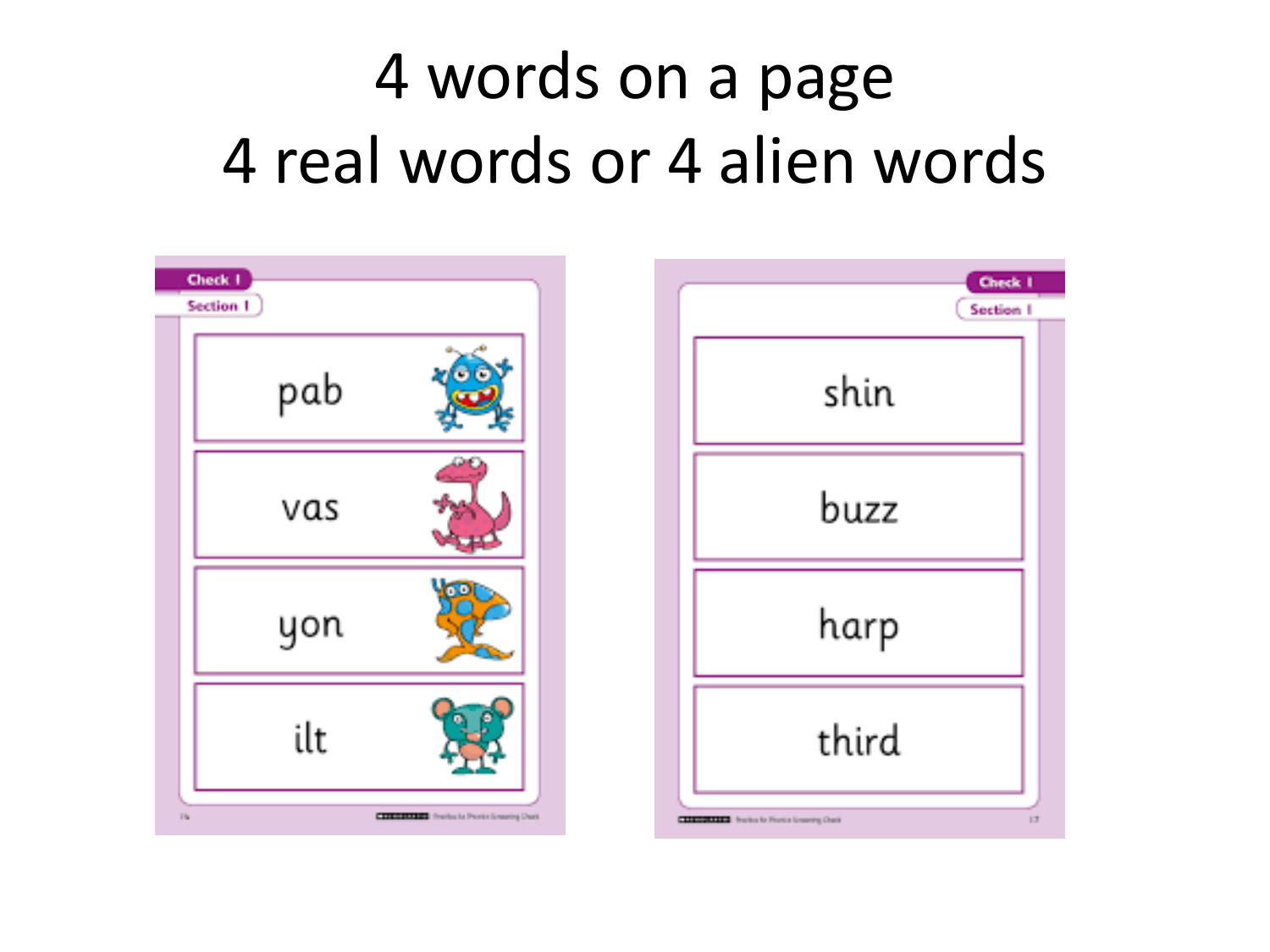| baim        | rain     |
|-------------|----------|
| thrayd      | pray     |
| strabe      | cane     |
| vaink       | waiting  |
| chayp<br>2, | delay    |
| whape       | cupcake  |
| braig       | portrait |
| 壞<br>envay  | spray    |
| splake      | graze    |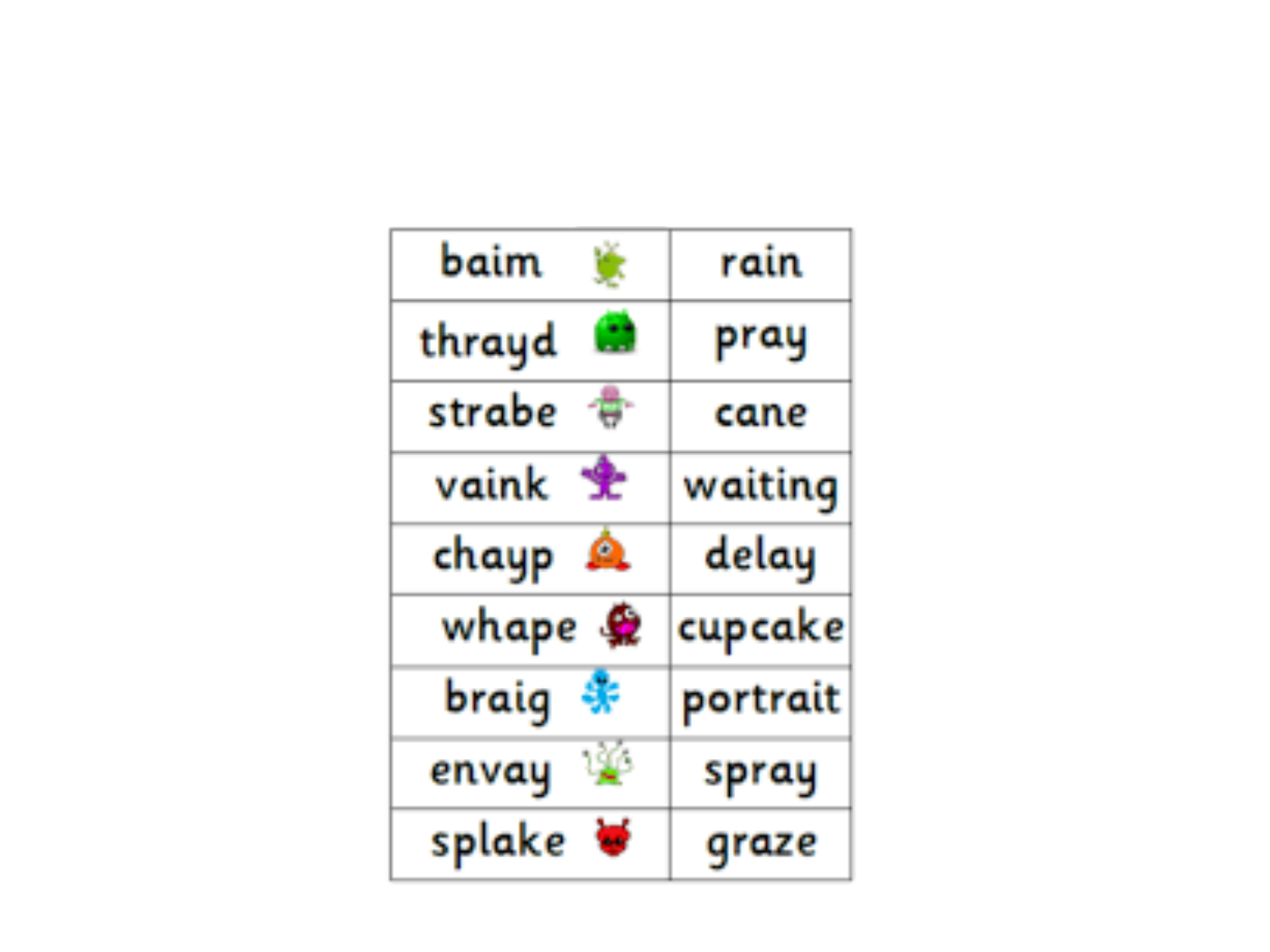# How will it be carried out?

- Relaxed and calm
- Quiet room
- $\bullet$  1:1
- With Mrs Burger
- No pressure
- Not timed
- Enjoyable and fun  $\odot$
- It's not unfamiliar